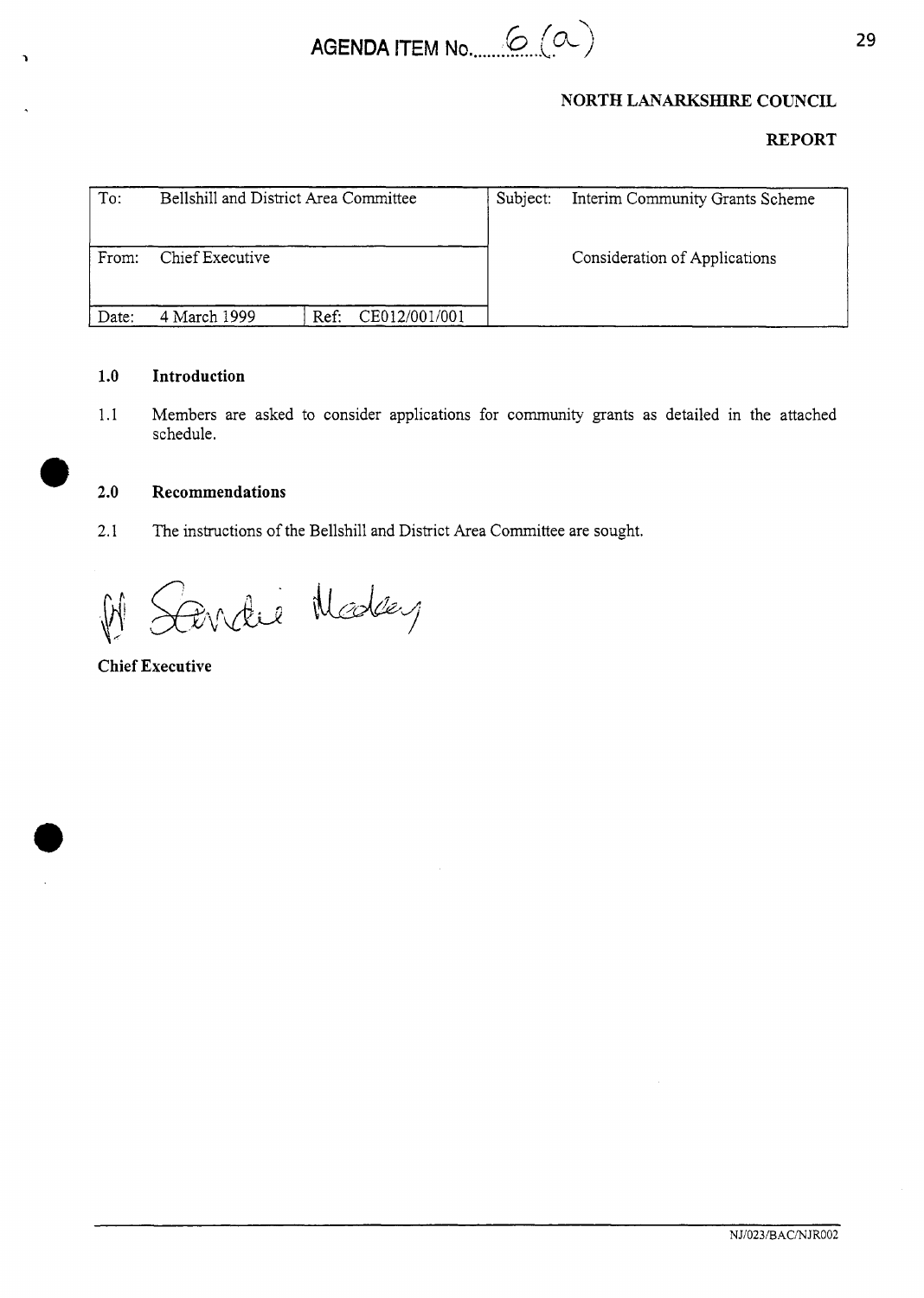# Schedule of Community Grants Applications *for submission to*

#### *Bellshill and District Area Committee*

|                | NORTH LANARKSHIRE COUNCIL            |                                                                                                                                                                                                |                                  |                                              |                                                                                                            |                                                                                          |  |  |  |  |  |  |
|----------------|--------------------------------------|------------------------------------------------------------------------------------------------------------------------------------------------------------------------------------------------|----------------------------------|----------------------------------------------|------------------------------------------------------------------------------------------------------------|------------------------------------------------------------------------------------------|--|--|--|--|--|--|
|                |                                      | Schedule of Community Grants Applications for submission to                                                                                                                                    |                                  |                                              |                                                                                                            |                                                                                          |  |  |  |  |  |  |
|                |                                      | <b>Bellshill and District Area Committee</b>                                                                                                                                                   |                                  |                                              |                                                                                                            |                                                                                          |  |  |  |  |  |  |
|                | Meeting of 11 March 1999             |                                                                                                                                                                                                |                                  |                                              |                                                                                                            |                                                                                          |  |  |  |  |  |  |
|                |                                      | <b>CONTINUED APPLICATIONS</b>                                                                                                                                                                  |                                  |                                              |                                                                                                            |                                                                                          |  |  |  |  |  |  |
| <b>Ref No:</b> | <b>Name of Group</b>                 | <b>Purpose of Application</b>                                                                                                                                                                  | <b>Grant</b><br><b>Requested</b> | Ward<br>N <sub>0</sub>                       | Councillor                                                                                                 | <b>Comments</b><br>(All awards subject to<br>receipt of outstanding<br>information)      |  |  |  |  |  |  |
| CG98/99 - 663  | <b>Bellshill Girls Football Club</b> | to assist with the cost of taking 18 girls<br>and 7 helpers to Dublin at Easter to take<br>part in a week of football tournaments and<br>cultural experiences                                  | 700.00                           | 21<br>23<br>24<br>25<br>26<br>27<br>28<br>29 | D. Saunders<br>J. McCabe<br>H. McGuigan<br>R. Lyle<br>K. McAlorum<br>J. Coyle<br>K. McKeown<br>J. Lafferty | Consider augmenting any<br>award with allocation from<br>the Area Allocation<br>1998/99. |  |  |  |  |  |  |
| CG98/99 - 676  | <b>Focus Youth Project</b>           | to assist with the costs of 4 community<br>organisations to arrange a local conference<br>in order for the community to voice their<br>current concerns and re-establish a<br>community agenda | 1,465.00                         | 21<br>22<br>23                               | D. Saunders<br>C. Hebenton<br>J. McCabe                                                                    | Received 1,200 PPA Small<br><b>Grants Initiative</b>                                     |  |  |  |  |  |  |

٠,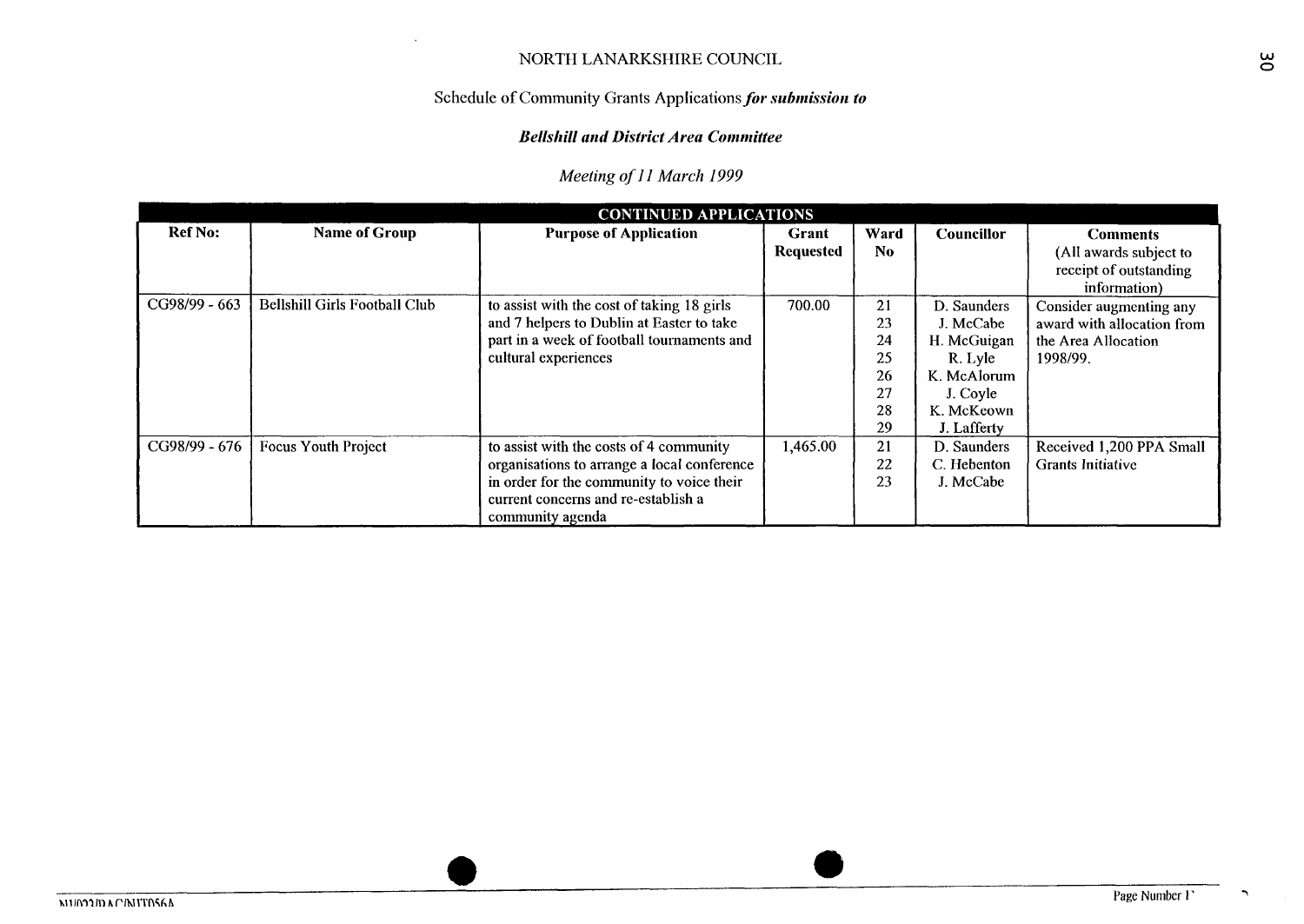

# *Bellsliill arid District Area Conrniittee*

| NORTH LANARKSHIRE COUNCIL<br>Schedule of Community Grants Applications for submission to<br><b>Bellshill and District Area Committee</b><br>Meeting of 11 March 1999 |                                                          |                                                                                   |                           |                                                          |                                                                                                                                        |                                                                                     |  |  |  |  |  |
|----------------------------------------------------------------------------------------------------------------------------------------------------------------------|----------------------------------------------------------|-----------------------------------------------------------------------------------|---------------------------|----------------------------------------------------------|----------------------------------------------------------------------------------------------------------------------------------------|-------------------------------------------------------------------------------------|--|--|--|--|--|
|                                                                                                                                                                      |                                                          |                                                                                   |                           |                                                          |                                                                                                                                        |                                                                                     |  |  |  |  |  |
|                                                                                                                                                                      |                                                          | <b>NEW APPLICATIONS</b>                                                           |                           |                                                          |                                                                                                                                        |                                                                                     |  |  |  |  |  |
| <b>Ref No:</b>                                                                                                                                                       | <b>Name of Group</b>                                     | <b>Purpose of Application</b>                                                     | Grant<br><b>Requested</b> | Ward<br><b>No</b>                                        | Councillor                                                                                                                             | <b>Comments</b><br>(All awards subject to<br>receipt of outstanding<br>information) |  |  |  |  |  |
| CG98/99 - 733                                                                                                                                                        | <b>Uddingston and District Homing</b><br>Club            | to assist with general running costs and<br>upkeep of premises                    | 300.00                    | 23                                                       | J. McCabe                                                                                                                              |                                                                                     |  |  |  |  |  |
| CG98/99 - 734                                                                                                                                                        | <b>Bellshill Congregational Church</b>                   | to assist with the purchase of games, sports<br>equipment and transport           | 200.00                    | 26                                                       | K. McAlorum                                                                                                                            |                                                                                     |  |  |  |  |  |
| CG98/99 - 735                                                                                                                                                        | Society for the Protection of the<br><b>Unborn Child</b> | to assist with the cost of hall let, purchase<br>of materials and slide projector | 1,000.00                  | 21<br>22<br>23<br>24<br>25<br>26<br>27<br>28<br>29<br>30 | D. Saunders<br>C. Hebenton<br>J. McCabe<br>H. McGuigan<br>R. Lyle<br>K. McAlorum<br>J. Coyle<br>K. McKeown<br>J. Lafferty<br>H. Curran |                                                                                     |  |  |  |  |  |
| CG98/99 - 736                                                                                                                                                        | The Point Youth Centre                                   | to assist with the purchase of a<br>computer/printer and internet access          | 1,500                     | 24<br>25<br>26<br>28<br>30                               | H. McGuigan<br>R. Lyle<br>K. McAlorum<br>K. McKeown<br>H. Curran                                                                       | Suggest application is<br>considered from Area<br>Allocation 1998/99                |  |  |  |  |  |
| CG98/99 - 737                                                                                                                                                        | Tots 'N' Toys                                            | to assist with the cost of toys and safety<br>equipment                           | 200.00                    | 30                                                       | H. Curran                                                                                                                              |                                                                                     |  |  |  |  |  |
| CG98/99 - 738                                                                                                                                                        | <b>Bellshill Salvation Army Senior</b><br>Band           | to assist with the purchase of music and<br>books                                 | 600.00                    | 23<br>24<br>25<br>26<br>28<br>30                         | J. McCabe<br>H. Curran<br>R. Lyle<br>K. McAlorum<br>K. McKeown<br>H. Curran                                                            |                                                                                     |  |  |  |  |  |

 $\tilde{\mathbf{a}}$ 

 $\blacktriangle$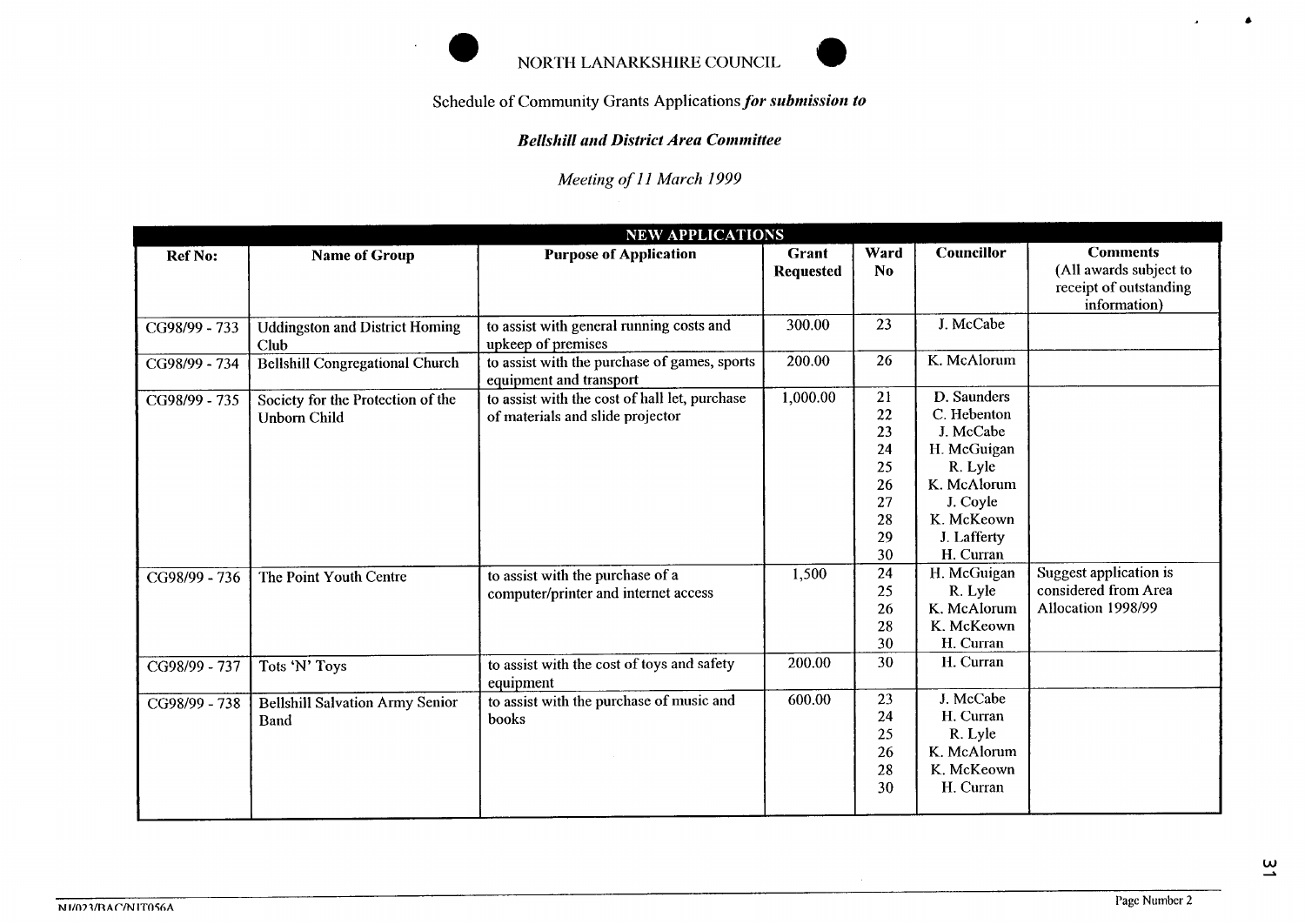# Schedule of Community Grants Applications *for submission to*

#### *Bellshill and District Area Committee*

|                |                                              | NORTH LANARKSHIRE COUNCIL<br>Schedule of Community Grants Applications for submission to                           |                           |                                  |                                                                              |                                                                                     |  |  |  |  |  |  |
|----------------|----------------------------------------------|--------------------------------------------------------------------------------------------------------------------|---------------------------|----------------------------------|------------------------------------------------------------------------------|-------------------------------------------------------------------------------------|--|--|--|--|--|--|
|                | <b>Bellshill and District Area Committee</b> |                                                                                                                    |                           |                                  |                                                                              |                                                                                     |  |  |  |  |  |  |
|                | Meeting of 11 March 1999                     |                                                                                                                    |                           |                                  |                                                                              |                                                                                     |  |  |  |  |  |  |
|                |                                              | <b>NEW APPLICATIONS</b>                                                                                            |                           |                                  |                                                                              |                                                                                     |  |  |  |  |  |  |
| <b>Ref No:</b> | <b>Name of Group</b>                         | <b>Purpose of Application</b>                                                                                      | Grant<br><b>Requested</b> | Ward<br>N <sub>0</sub>           | Councillor                                                                   | <b>Comments</b><br>(All awards subject to<br>receipt of outstanding<br>information) |  |  |  |  |  |  |
| CG98/99 - 739  | <b>Salvation Army Youth Club</b>             | to assist with the cost of start up costs for<br>drop in centre                                                    | 350.00                    | 24<br>25<br>26<br>28<br>27<br>30 | H. McGuigan<br>R. Lyle<br>K. McAlorum<br>K. McKeown<br>J. Coyle<br>H. Curran | Suggest application is<br>considered from Area<br>Allocation 1998/99                |  |  |  |  |  |  |
| CG98/99 - 740  | Holytown Elderly Forum                       | to assist with the cost of administration                                                                          | 100.00                    | 27                               | J. Coyle                                                                     |                                                                                     |  |  |  |  |  |  |
| CG98/99 - 741  | Holy Family Church Hall<br>Committee         | to assist with the purchase of kitchen<br>equipment and crockery                                                   | 400.00                    | 26<br>28<br>30                   | K. McAlorum<br>K. McKeown<br>H. Curran                                       |                                                                                     |  |  |  |  |  |  |
| CG98/99 - 795  | Christ The King PTA                          | to assist with the cost of painting games on<br>playground                                                         | 200.00                    | 27                               | J. Coyle                                                                     |                                                                                     |  |  |  |  |  |  |
| CG98/99 - 796  | Viewpark Thistle AFC                         | to assist with the purchase of football<br>strips and equipment                                                    | 500.00                    | 21<br>22<br>23                   | D. Saunders<br>C. Hebenton<br>J. McCabe                                      |                                                                                     |  |  |  |  |  |  |
| CG98/99 - 797  | <b>Holytown Senior Citizens</b>              | to assist with the cost of outings and<br>dinners                                                                  | 300.00                    | 27                               | J. Coyle                                                                     |                                                                                     |  |  |  |  |  |  |
| CG98/99 - 798  | Holytown Historical Society                  | to assist with the cost of printing book "In<br>Memory of The Fallen of Holytown and<br>New Stevenson 1914 - 1918" | 200.00                    | 27                               | J. Coyle                                                                     |                                                                                     |  |  |  |  |  |  |
| CG98/99 - 799  | Holy Family Primary School<br>Board          | to assist with the cost of "Enterprise<br>Topic" project for Primary 6/7 pupils                                    | 100.00                    | 26                               | K. McAlorum                                                                  |                                                                                     |  |  |  |  |  |  |
| CG98/99 - 800  | Sacred Heart St Vincent De Paul              | to assist with the Society's programming<br>costs                                                                  | Any Award                 | 24<br>25<br>26<br>30             | H. McGuigan<br>R. Lyle<br>K. McAlorum<br>H. Curran                           |                                                                                     |  |  |  |  |  |  |
| CG98/99 - 801  | EU Playgroup Mossend                         | to assist with the cost of hall fees for the<br>year                                                               | 500.00                    | 26<br>28                         | K. McAlorum<br>K. McKeown                                                    |                                                                                     |  |  |  |  |  |  |
|                |                                              |                                                                                                                    |                           |                                  |                                                                              |                                                                                     |  |  |  |  |  |  |

**6**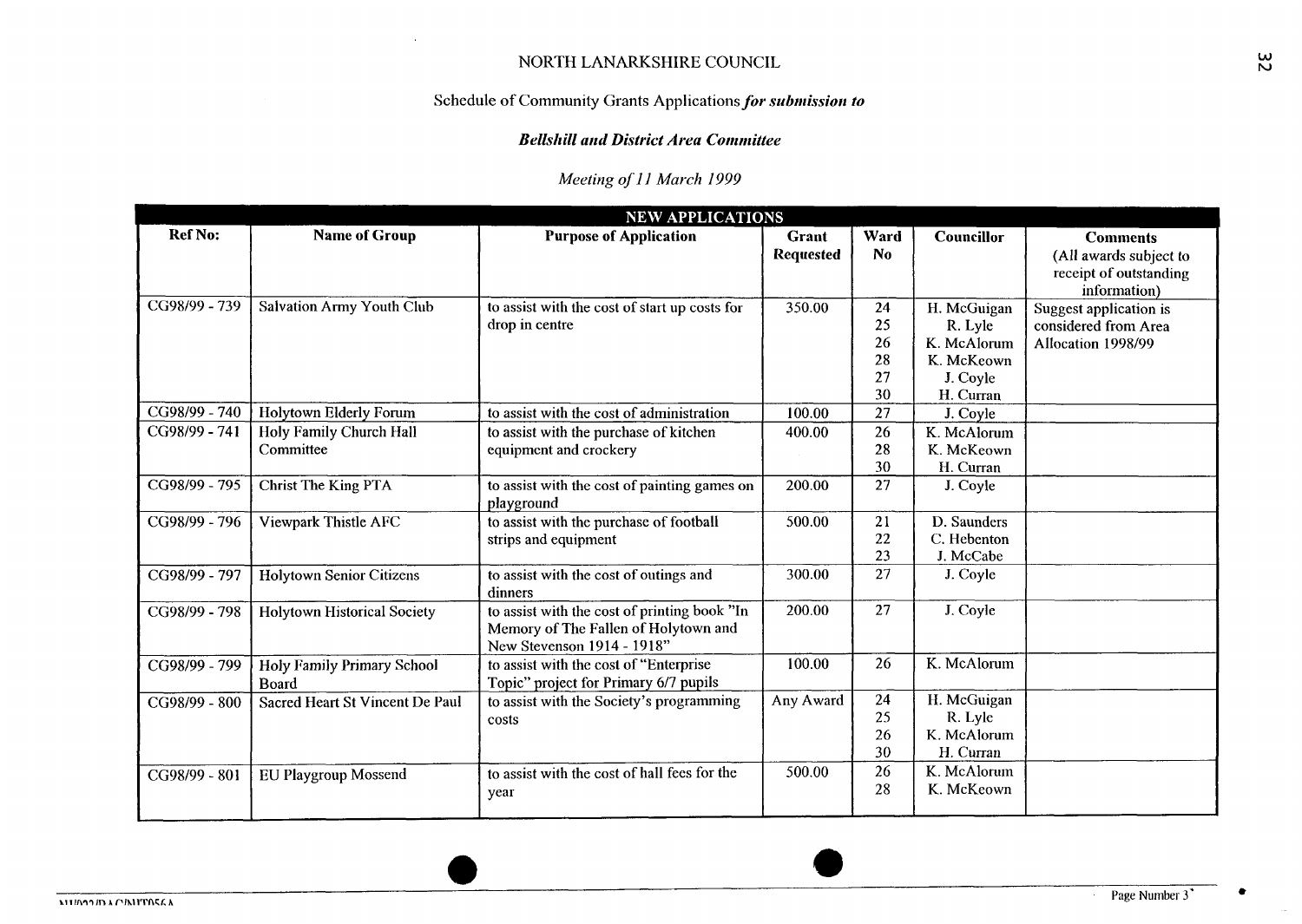

# **Bellshill and District Area Committee**

*Meeting of 1 I March 1999* 

| <b>NEW APPLICATIONS</b> |                                                       |                                                                            |                           |             |             |                                                                              |  |  |  |
|-------------------------|-------------------------------------------------------|----------------------------------------------------------------------------|---------------------------|-------------|-------------|------------------------------------------------------------------------------|--|--|--|
| <b>Ref No:</b>          | Name of Group                                         | <b>Purpose of Application</b>                                              | Grant<br><b>Requested</b> | Ward<br>No. | Councillor  | Comments<br>(All awards subject to<br>receipt of outstanding<br>information) |  |  |  |
| CG98/99 - 808           | <b>Bellshill West Church Senior</b><br>Citizens Group | to assist with the cost of outings, speakers,<br>entertainment and lunches | 200.00                    | 24          | H. McGuigan |                                                                              |  |  |  |
| CG98/99 - 809           | <b>Fallside Action Group</b>                          | to assist with the cost of developing a<br>business plan                   | 600.00                    | 22          | C. Hebenton | Received 400.00 PPA<br><b>Small Grants Initiative</b>                        |  |  |  |

**4**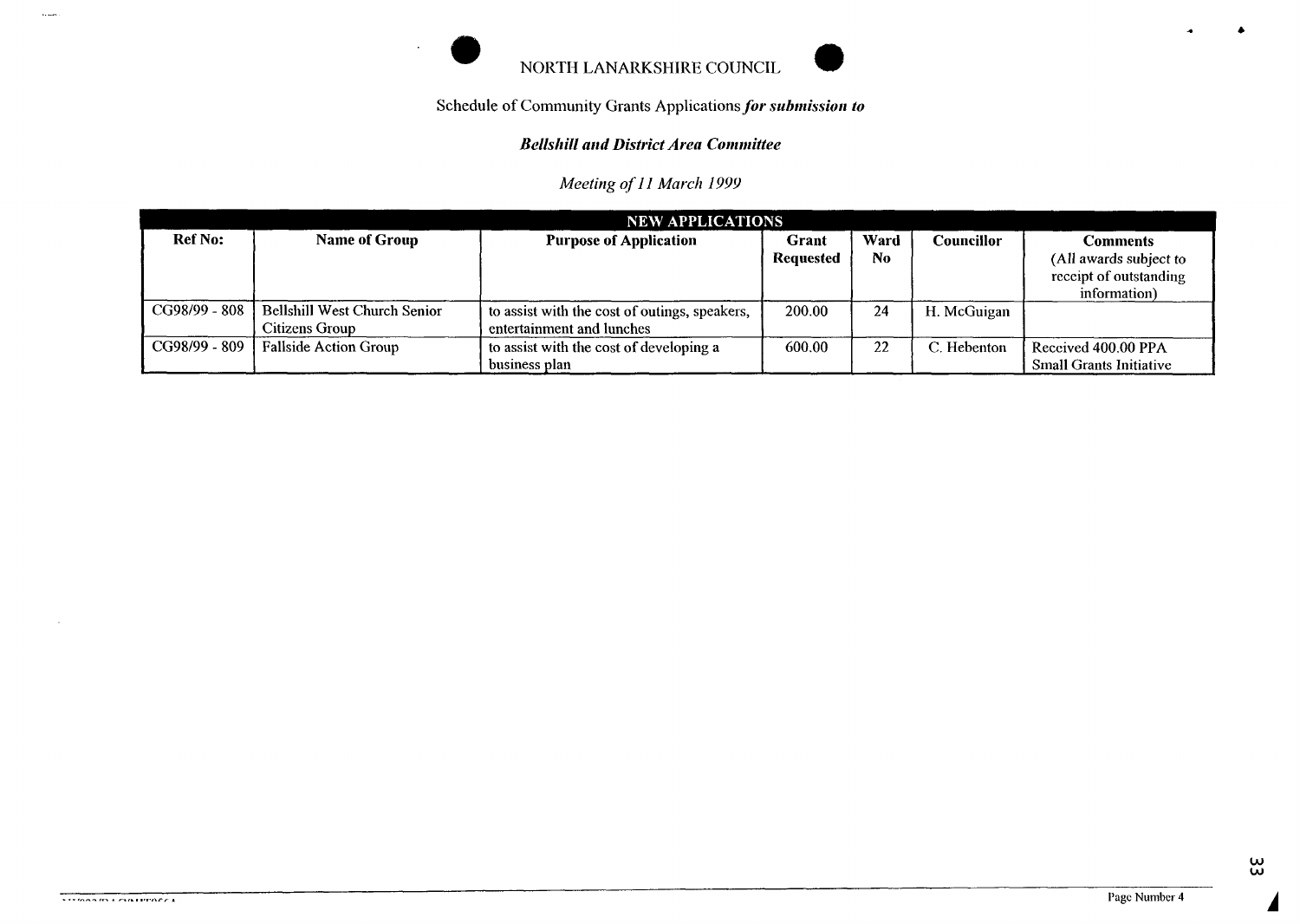

# **Bellshill and District Area Committee**

| Meeting of 11 March 1999      |                               |                                             |                           |                        |                   |                                             |                                                                                     |  |  |  |
|-------------------------------|-------------------------------|---------------------------------------------|---------------------------|------------------------|-------------------|---------------------------------------------|-------------------------------------------------------------------------------------|--|--|--|
| <b>CONTINUED APPLICATIONS</b> |                               |                                             |                           |                        |                   |                                             |                                                                                     |  |  |  |
| <b>Ref No:</b>                | <b>Name of Group</b>          | <b>Purpose of Application</b>               | Grant<br><b>Requested</b> | Ward<br>N <sub>0</sub> | <b>Councillor</b> | Councillor's<br>Ward<br><b>Contribution</b> | <b>Comments</b><br>(All awards subject to<br>receipt of outstanding<br>information) |  |  |  |
| CG98/99 - 663                 | Bellshill Girls Football Club | to assist with the cost of taking 18 girls  | 700.00                    | 21                     | D. Saunders       | 50.00                                       | Consider augmenting any                                                             |  |  |  |
|                               |                               | and 7 helpers to Dublin at Easter to take   |                           | 23                     | J. McCabe         | 50.00                                       | award with allocation from                                                          |  |  |  |
|                               |                               | part in a week of football tournaments and  |                           | 24                     | H. McGuigan       | 50.00                                       | the Area Allocation                                                                 |  |  |  |
|                               |                               | cultural experiences                        |                           | 25                     | R. Lyle           | 20.00                                       | 1998/99.                                                                            |  |  |  |
|                               |                               |                                             |                           | 26                     | K. McAlorum       | 50.00                                       |                                                                                     |  |  |  |
|                               |                               |                                             |                           | 27                     | J. Coyle          | Nil                                         |                                                                                     |  |  |  |
|                               |                               |                                             |                           | 28                     | K. McKeown        | No funds                                    |                                                                                     |  |  |  |
|                               |                               |                                             |                           | 29                     | J. Lafferty       | No funds                                    |                                                                                     |  |  |  |
|                               |                               |                                             |                           |                        |                   | 220.00                                      |                                                                                     |  |  |  |
| CG98/99 - 676                 | Focus Youth Project           | to assist with the costs of 4 community     | 1,465.00                  | 21                     | D. Saunders       | 300.00                                      | Received 1,200 PPA Small                                                            |  |  |  |
|                               |                               | organisations to arrange a local conference |                           | 22                     | C. Hebenton       | No funds                                    | <b>Grants Initiative</b>                                                            |  |  |  |
|                               |                               | in order for the community to voice their   |                           | 23                     | J. McCabe         | No funds                                    |                                                                                     |  |  |  |
|                               |                               | current concerns and re-establish a         |                           |                        |                   | 300.00                                      |                                                                                     |  |  |  |
|                               |                               | community agenda                            |                           |                        |                   |                                             |                                                                                     |  |  |  |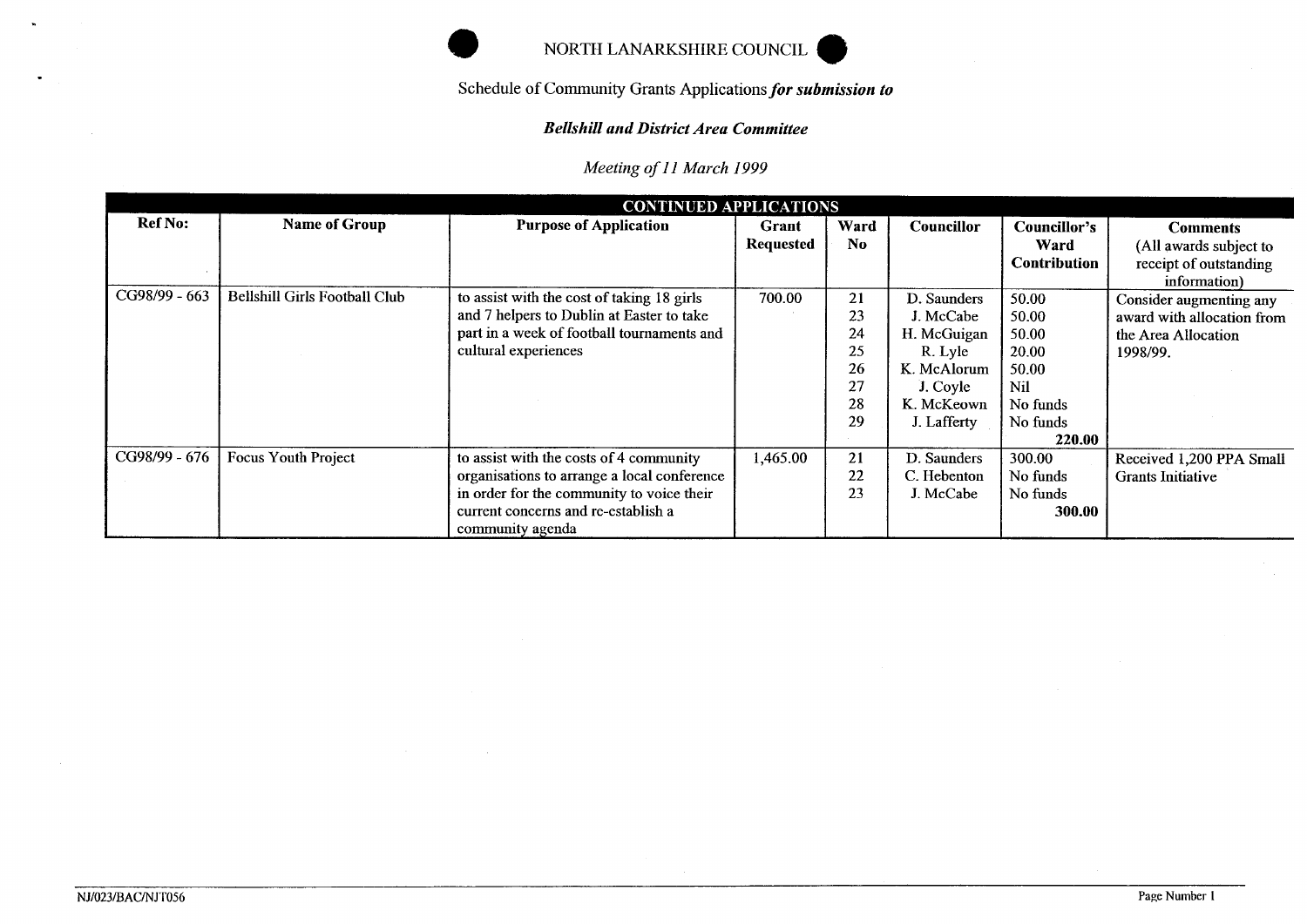# NORTH LANARKSHIRE comcIL **a**

*Schedule* **of** *Community* Grants *Applicationsfor submission to* 

### *Bellshill and District Area Committee*

*Meeting of 1 I March I999* 

| Ref No:       | <b>Name of Group</b>                                     | <b>NEW APPLICATIONS</b><br><b>Purpose of Application</b>                          | Grant<br>Requested | Ward<br>No                                               | <b>Councillor</b>                                                                                                                      | Councillor's<br>Ward<br><b>Contribution</b>                                                                 | <b>Comments</b><br>(All awards subject to<br>receipt of outstanding<br>information) |
|---------------|----------------------------------------------------------|-----------------------------------------------------------------------------------|--------------------|----------------------------------------------------------|----------------------------------------------------------------------------------------------------------------------------------------|-------------------------------------------------------------------------------------------------------------|-------------------------------------------------------------------------------------|
| CG98/99 - 733 | <b>Uddingston and District Homing</b><br>Club            | to assist with general running costs and<br>upkeep of premises                    | 300.00             | 23                                                       | J. McCabe                                                                                                                              | 200.00                                                                                                      |                                                                                     |
| CG98/99 - 734 | <b>Bellshill Congregational Church</b>                   | to assist with the purchase of games, sports<br>equipment and transport           | 200.00             | 26                                                       | K. McAlorum                                                                                                                            | 200.00                                                                                                      |                                                                                     |
| CG98/99 - 735 | Society for the Protection of the<br><b>Unborn Child</b> | to assist with the cost of hall let, purchase<br>of materials and slide projector | 1,000.00           | 21<br>22<br>23<br>24<br>25<br>26<br>27<br>28<br>29<br>30 | D. Saunders<br>C. Hebenton<br>J. McCabe<br>H. McGuigan<br>R. Lyle<br>K. McAlorum<br>J. Coyle<br>K. McKeown<br>J. Lafferty<br>H. Curran | 50.00<br>No funds<br>200.00<br>100.00<br>30.00<br>50.00<br>35.00<br>No funds<br>No funds<br>25.00<br>490.00 |                                                                                     |
| CG98/99 - 736 | The Point Youth Centre                                   | to assist with the purchase of a<br>computer/printer and internet access          | 1,500              | 24<br>25<br>26<br>28<br>30                               | H. McGuigan<br>R. Lyle<br>K. McAlorum<br>K. McKeown<br>H. Curran                                                                       | 50.00                                                                                                       | Suggest application is<br>considered from Area<br>Allocation 1998/99                |
| CG98/99 - 737 | Tots 'N' Toys                                            | to assist with the cost of toys and safety<br>equipment                           | 200.00             | 30                                                       | H. Curran                                                                                                                              |                                                                                                             |                                                                                     |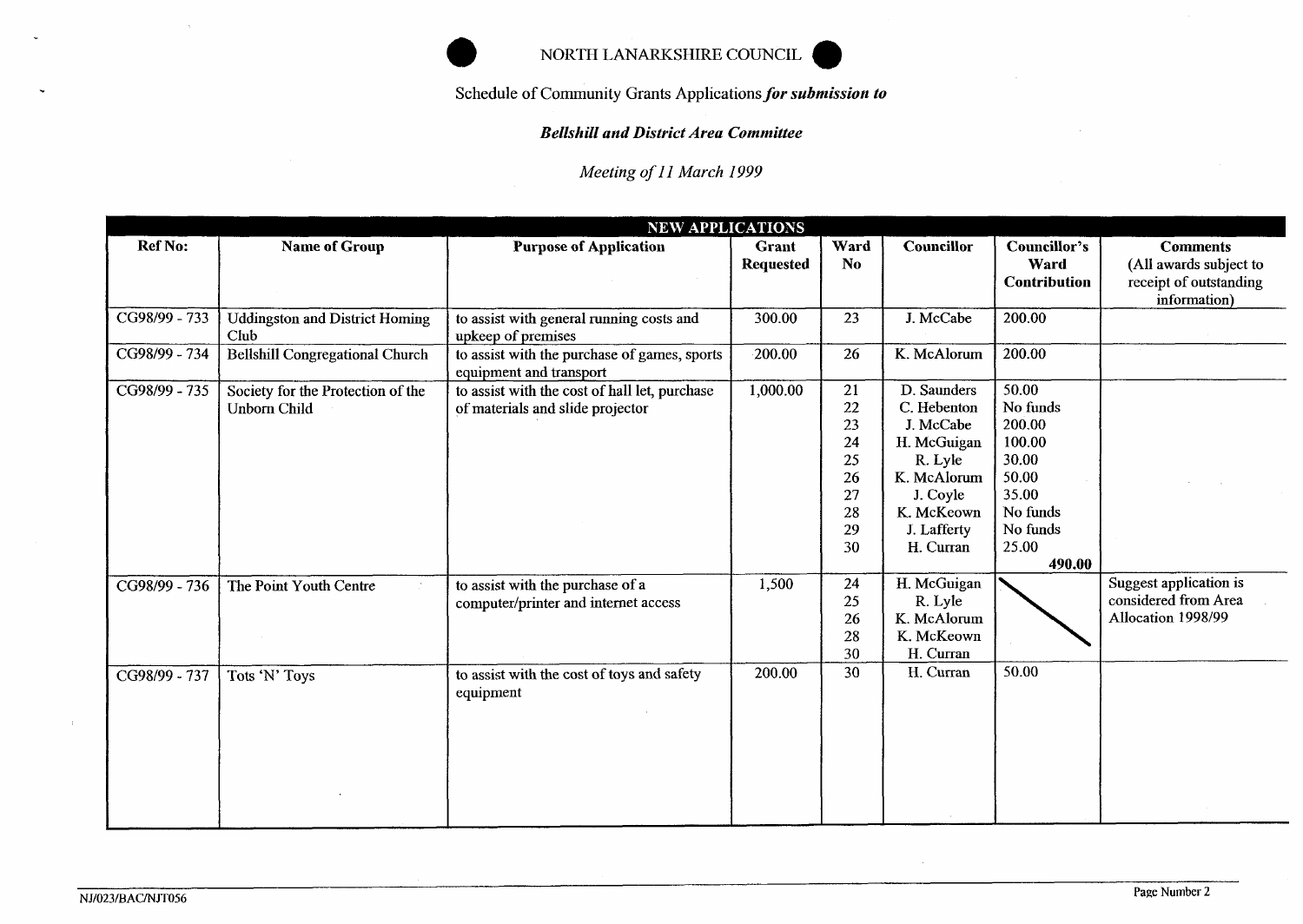

## *Bellskill and District Area Committee*

|               |                                                | NORTH LANARKSHIRE COUNCIL                                                                                          |                           |                                  |                                                                               |                                                                 |                                                                                     |
|---------------|------------------------------------------------|--------------------------------------------------------------------------------------------------------------------|---------------------------|----------------------------------|-------------------------------------------------------------------------------|-----------------------------------------------------------------|-------------------------------------------------------------------------------------|
|               |                                                | Schedule of Community Grants Applications for submission to                                                        |                           |                                  |                                                                               |                                                                 |                                                                                     |
|               |                                                | <b>Bellshill and District Area Committee</b>                                                                       |                           |                                  |                                                                               |                                                                 |                                                                                     |
|               |                                                | Meeting of 11 March 1999                                                                                           |                           |                                  |                                                                               |                                                                 |                                                                                     |
|               |                                                | <b>NEW APPLICATIONS</b>                                                                                            |                           |                                  |                                                                               |                                                                 |                                                                                     |
| Ref No:       | <b>Name of Group</b>                           | <b>Purpose of Application</b>                                                                                      | Grant<br><b>Requested</b> | Ward<br>N <sub>0</sub>           | Councillor                                                                    | Councillor's<br>Ward<br><b>Contribution</b>                     | <b>Comments</b><br>(All awards subject to<br>receipt of outstanding<br>information) |
| CG98/99 - 738 | <b>Bellshill Salvation Army Senior</b><br>Band | to assist with the purchase of music and<br>books                                                                  | 600.00                    | 23<br>24<br>25<br>26<br>28<br>30 | J. McCabe<br>H. McGuigan<br>R. Lyle<br>K. McAlorum<br>K. McKeown<br>H. Curran | 77.00<br>Nil<br>80.00<br>100.00<br>No funds<br>100.00<br>357.00 |                                                                                     |
| CG98/99 - 739 | <b>Salvation Army Youth Club</b>               | to assist with the cost of start up costs for<br>drop in centre                                                    | 350.00                    | 24<br>25<br>26<br>28<br>27<br>30 | H. McGuigan<br>R. Lyle<br>K. McAlorum<br>K. McKeown<br>J. Coyle<br>H. Curran  |                                                                 | Suggest application is<br>considered from Area<br>Allocation 1998/99                |
| CG98/99 - 740 | Holytown Elderly Forum                         | to assist with the cost of administration                                                                          | 100.00                    | 27                               | J. Coyle                                                                      | 100.00                                                          |                                                                                     |
| CG98/99 - 741 | Holy Family Church Hall<br>Committee           | to assist with the purchase of kitchen<br>equipment and crockery                                                   | 400.00                    | 26<br>28<br>30                   | K. McAlorum<br>K. McKeown<br>H. Curran                                        | 350.00<br>No funds<br>25.00<br>375.00                           |                                                                                     |
| CG98/99 - 795 | Christ The King PTA                            | to assist with the cost of painting games on<br>playground                                                         | 200.00                    | 27                               | J. Coyle                                                                      | 200.00                                                          |                                                                                     |
| CG98/99 - 796 | Viewpark Thistle AFC                           | to assist with the purchase of football<br>strips and equipment                                                    | 500.00                    | 21<br>22<br>23                   | D. Saunders<br>C. Hebenton<br>J. McCabe                                       | 185.00<br>115.00<br>200.00<br>500.00                            |                                                                                     |
| CG98/99 - 797 | <b>Holytown Senior Citizens</b>                | to assist with the cost of outings and<br>dinners                                                                  | 300.00                    | 27                               | J. Coyle                                                                      | 300.00                                                          |                                                                                     |
| CG98/99 - 798 | <b>Holytown Historical Society</b>             | to assist with the cost of printing book "In<br>Memory of The Fallen of Holytown and<br>New Stevenson 1914 - 1918" | 200.00                    | 27                               | J. Coyle                                                                      | 200.00                                                          |                                                                                     |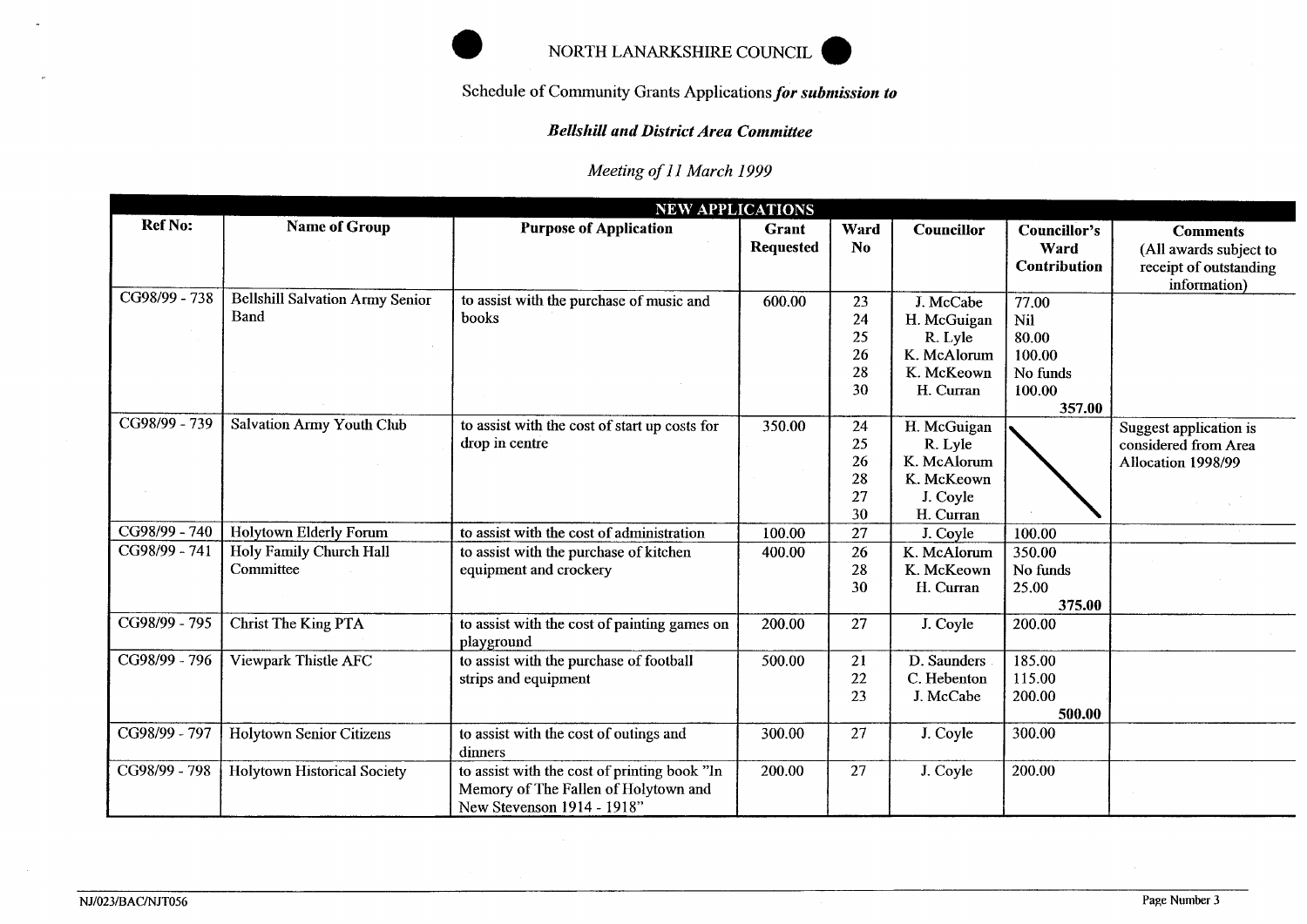

# *Bellshill and District Area Committee*

|                                                             |                                                       | NORTH LANARKSHIRE COUNCIL                                                       |                           |                                  |                                                                             |                                                                  |                                                                                     |  |  |  |
|-------------------------------------------------------------|-------------------------------------------------------|---------------------------------------------------------------------------------|---------------------------|----------------------------------|-----------------------------------------------------------------------------|------------------------------------------------------------------|-------------------------------------------------------------------------------------|--|--|--|
| Schedule of Community Grants Applications for submission to |                                                       |                                                                                 |                           |                                  |                                                                             |                                                                  |                                                                                     |  |  |  |
|                                                             |                                                       | <b>Bellshill and District Area Committee</b>                                    |                           |                                  |                                                                             |                                                                  |                                                                                     |  |  |  |
|                                                             |                                                       | Meeting of 11 March 1999                                                        |                           |                                  |                                                                             |                                                                  |                                                                                     |  |  |  |
|                                                             |                                                       |                                                                                 | <b>NEW APPLICATIONS</b>   |                                  |                                                                             |                                                                  |                                                                                     |  |  |  |
| Ref No:                                                     | <b>Name of Group</b>                                  | <b>Purpose of Application</b>                                                   | Grant<br><b>Requested</b> | Ward<br>N <sub>o</sub>           | <b>Councillor</b>                                                           | <b>Councillor's</b><br>Ward<br><b>Contribution</b>               | <b>Comments</b><br>(All awards subject to<br>receipt of outstanding<br>information) |  |  |  |
| CG98/99 - 799                                               | Holy Family Primary School<br><b>Board</b>            | to assist with the cost of "Enterprise<br>Topic" project for Primary 6/7 pupils | 100.00                    | 26                               | K. McAlorum                                                                 | 100.00                                                           |                                                                                     |  |  |  |
| CG98/99 - 800                                               | Sacred Heart St Vincent De Paul                       | to assist with the Society's programming<br>costs                               | Any Award                 | 24<br>25<br>26<br>30             | H. McGuigan<br>R. Lyle<br>K. McAlorum<br>H. Curran                          | 100.00<br>100.00<br>50.00<br>50.00<br>300.00                     |                                                                                     |  |  |  |
| CG98/99 - 801                                               | EU Playgroup Mossend                                  | to assist with the cost of hall fees for the<br>year                            | 500.00                    | 26<br>28                         | K. McAlorum<br>K. McKeown                                                   | 160.00<br>No funds<br>160.00                                     |                                                                                     |  |  |  |
| CG98/99 - 808                                               | Bellshill West Church Senior<br><b>Citizens Group</b> | to assist with the cost of outings, speakers,<br>entertainment and lunches      | 200.00                    | 24                               | H. McGuigan                                                                 | 200.00                                                           |                                                                                     |  |  |  |
| CG98/99 - 809                                               | <b>Fallside Action Group</b>                          | to assist with the cost of developing a<br>business plan                        | 600.00                    | 22                               | C. Hebenton                                                                 | 600.00                                                           | Received 400.00 PPA<br><b>Small Grants Initiative</b>                               |  |  |  |
| CG98/99 - 849                                               | St Gerards Primary School Board                       | to assist with the purchase of guitars for<br>guitar club                       | 250.00                    | 30                               | H. Curran                                                                   | 125.00                                                           |                                                                                     |  |  |  |
| CG98/99 - 850                                               | Sportscene Youth Club                                 | to assist with the purchase of equipment<br>and strips                          | 400.00                    | 23<br>24<br>25<br>26<br>27<br>30 | J. McCabe<br>H. McGuigan<br>R. Lyle<br>K. McAlorum<br>J. Coyle<br>H. Curran | No funds<br>50.00<br>20.00<br>No funds<br>Nil<br>50.00<br>120.00 |                                                                                     |  |  |  |
| CG98/99 - 851                                               | Hattonrigg Senior Citizens Lunch<br>Club              | to assist with the purchase of a bingo<br>machine                               | 190.00                    | 24<br>30                         | H. McGuigan<br>H. Curran                                                    | 85.00<br>100.00<br>185.00                                        |                                                                                     |  |  |  |